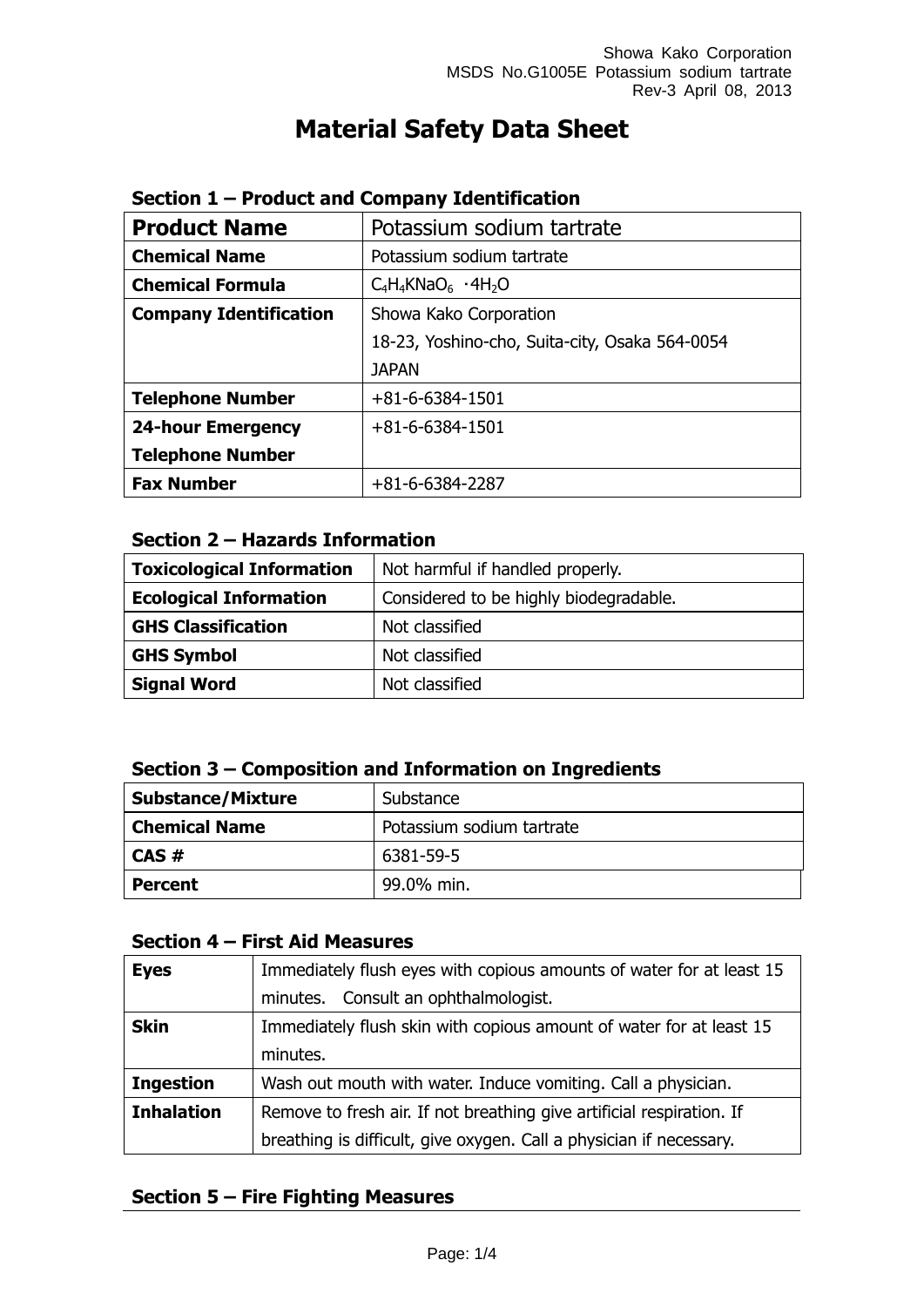Showa Kako Corporation MSDS No.G1005E Potassium sodium tartrate Rev-3 April 08, 2013

| <b>Flash Point</b>               |              | No data found                                       |
|----------------------------------|--------------|-----------------------------------------------------|
| <b>Autoignition</b>              |              | No data found                                       |
| <b>Explosion Limits</b><br>Lower |              | No data found                                       |
|                                  | <b>Upper</b> | No data found                                       |
| <b>Extinguish Media</b>          |              | Water, powder, carbon dioxide, foam                 |
| <b>Firefighting Instructions</b> |              | Avoid non-firefighting equipped personnel to enter. |
|                                  |              | Extinguish upwind from the fire wearing appropriate |
|                                  |              | protective gear.                                    |

### **Section 6 – Accidental Release Measures**

| <b>Spills/Leaks</b> | Evacuate area. Wear self-contained breathing apparatus,          |
|---------------------|------------------------------------------------------------------|
|                     | rubber boots and heavy rubber gloves. Sweep up, place in a bag   |
|                     | and hold for waste disposal. Avoid raising dust. Ventilator area |
|                     | and wash spill site after material pickup is complete.           |

## **Section 7 – Handling and Storage**

| <b>Handling</b> | Wear appropriate protective gear. Do not contact with eyes, skin |
|-----------------|------------------------------------------------------------------|
|                 | and on clothing. Do not inhale. Handle with care. Provide        |
|                 | adequate ventilation. Wash mouth and hand after handling the     |
|                 | material.                                                        |
| <b>Storage</b>  | Keep container tightly closed. Avoid such conditions as direct   |
|                 | sunlight, high temperature, high humidity and high piling. Store |
|                 | indoor at room temperature.                                      |

## **Section 8 – Exposure Controls, Personal Protection**

| <b>Engineering</b>                   | Facilities storing or utilizing the material should be equipped |  |
|--------------------------------------|-----------------------------------------------------------------|--|
| <b>Controls</b>                      | with an eye wash facilities and a safety shower. Use adequate   |  |
|                                      | ventilation to keep airborne concentrations low.                |  |
| <b>Exposure Limits</b>               | No data found                                                   |  |
| <b>Personal Protective Equipment</b> |                                                                 |  |
| <b>Eyes</b>                          | Safety goggles                                                  |  |
| <b>Skin</b>                          | Rubber gloves                                                   |  |
| <b>Clothing</b>                      | Protective clothing and rubber boots                            |  |
| <b>Respirators</b>                   | Anti-dust mask                                                  |  |

## **Section 9 – Physical and Chemical Properties**

| <b>Physical State</b> | Crystal or crystalline powder |  |
|-----------------------|-------------------------------|--|
| <b>Appearance</b>     | White                         |  |
| Odor                  | <b>Odorless</b>               |  |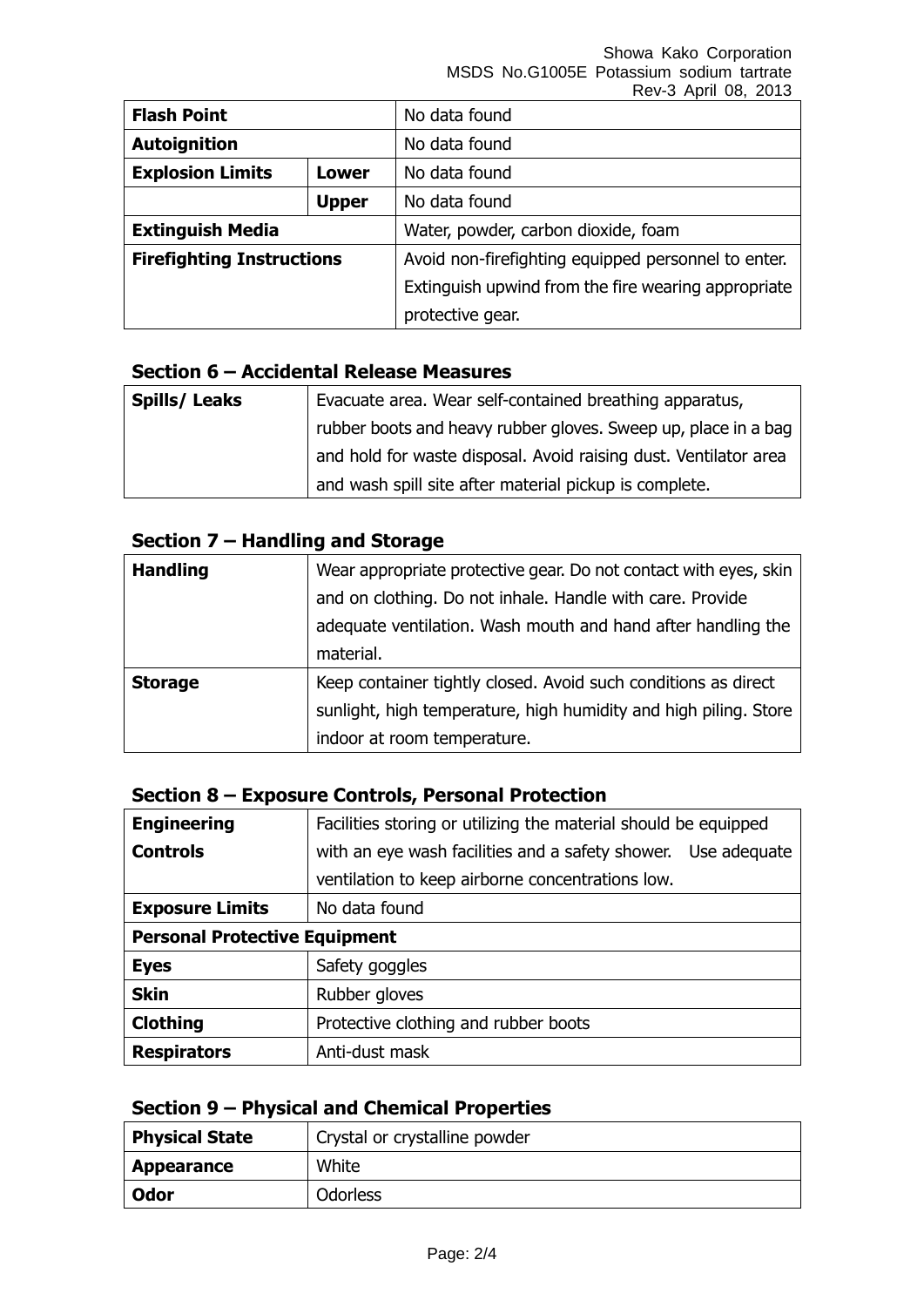Showa Kako Corporation MSDS No.G1005E Potassium sodium tartrate Rev-3 April 08, 2013

|                         | NEV-J APIII VO, ZUIJ                  |  |
|-------------------------|---------------------------------------|--|
| <b>Boiling Point</b>    | No data found                         |  |
| <b>Melting Point</b>    | 75°C                                  |  |
| <b>Flash Point</b>      | No data found                         |  |
| <b>Autoignition</b>     | <b>None</b>                           |  |
| <b>Explosibility</b>    | <b>None</b>                           |  |
| <b>Vapor Pressure</b>   | No data found                         |  |
| <b>Vapor Density</b>    | 1.766 at $0^{\circ}$ C                |  |
| <b>Solubility</b>       | Soluble in water 111 g/100 ml at 25°C |  |
|                         | Insoluble in alcohol                  |  |
| <b>Molecular Weight</b> | 282.33                                |  |

### **Section 10 – Stability and Reactivity**

| <b>Stability</b>                             | <b>Stable</b>                       |
|----------------------------------------------|-------------------------------------|
| <b>Conditions to avoid</b>                   | Sunlight, high temperature and high |
|                                              | humidity                            |
| <b>Incompatibilities with Other Material</b> | No data found                       |
| <b>Hazardous Decomposition Product</b>       | No data found                       |
| <b>Hazardous Polymerization</b>              | Will not occur                      |

### **Section 11 – Toxicological information**

| <b>RTECS #</b>              | No data found                |
|-----------------------------|------------------------------|
| <b>LD50/LC50</b>            | No data found                |
| Carcinogenicity             | No data found                |
| <b>Mutagenicity</b>         | No data found                |
| <b>Reproductive Effects</b> | No data found                |
| <b>Teratogenicity</b>       | No data found                |
| <b>Immunology</b>           | No data found                |
| <b>Irritation</b>           | May cause irritation to skin |

## **Section 12 – Ecological Information**

| Ecotoxicity                   | No data found |
|-------------------------------|---------------|
| <b>Environmental Standard</b> | No data found |

### **Section 13 – Disposal Consideration**

| <b>Disposal Method</b>   | Federal (national), state or local laws and regulations |
|--------------------------|---------------------------------------------------------|
|                          | will determine the proper waste disposal method.        |
| <b>Regulation Method</b> | Federal (national), state or local laws and regulations |

## **Section 14 – Transport Information**